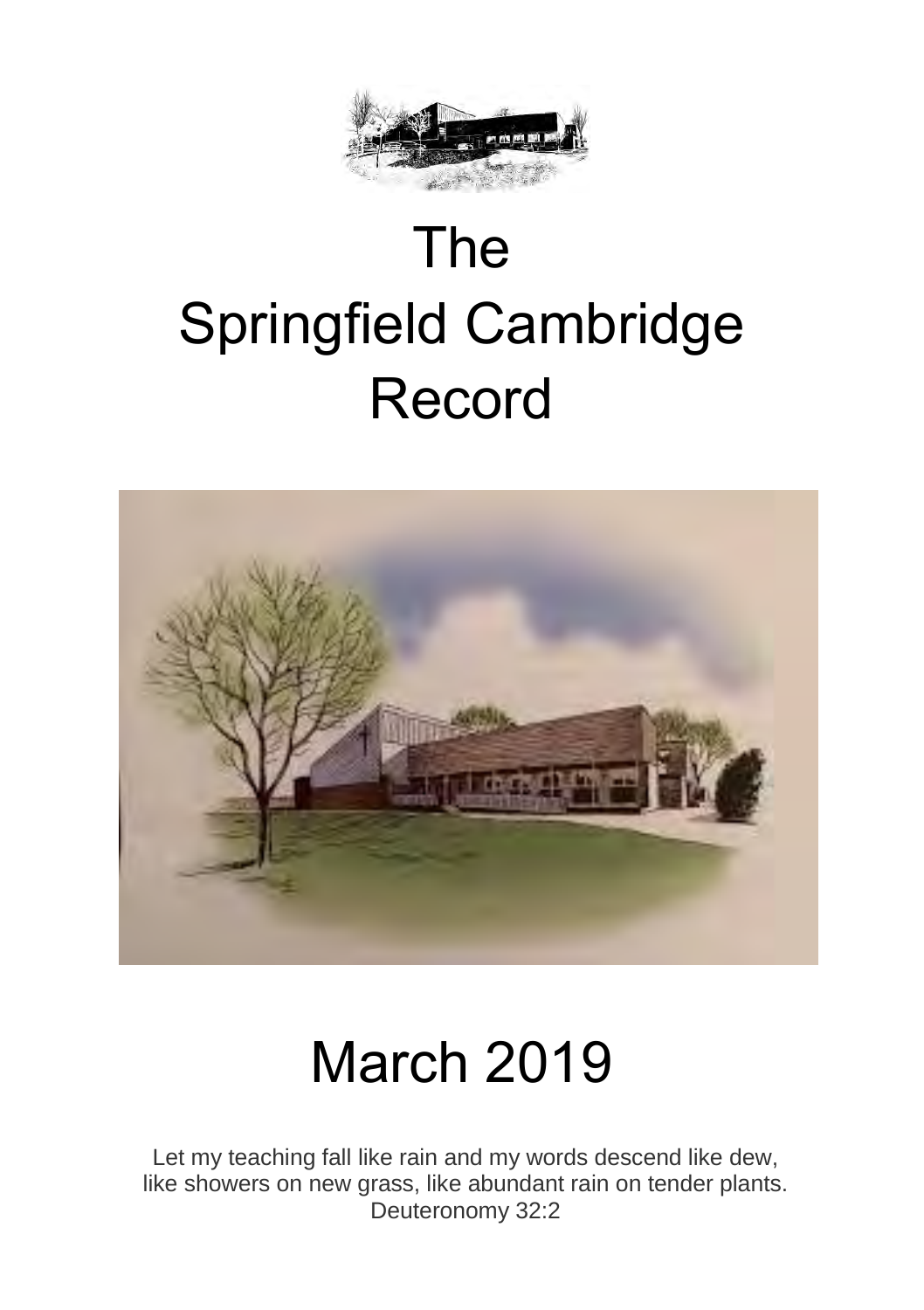#### **Minister**

Rev IAN TAYLOR, BD, ThM 64 Miller Drive, Bishopbriggs, G64 1FB  $\bullet$  0141 772 1540  $\bullet$  Taylor@churchofscotland.org.uk

#### **Assistant Minister:**

Dr Sonia Blakesley BD (Min)  $\bullet$  07925 068 065  $\circ$  SBlakesley@churchofscotland.org.uk

#### **Session Clerk**

JAMES (JIM) SCOTT  $\Theta$  jim.g.scott@hotmail.co.uk

**Clerk to the Congregational Board** 

SANDRA McDOUGALL mcdougall322@gmail.com

#### **Church Office**

Mondays 10 am – 12 noon Isobel Lawson, Margery Gough, Sheila Bryce, Moyra Ewing Wednesdays 10 am – 12 noon Janette Gray and Christine Smith  $\bullet$  0141 772 1596  $\circ$ springfieldcamb@btconnect.com

> **Musical Director**  ALAN A. CRAIG, B.Mus, PGCE  $\Diamond$ alan $\Diamond$ earnsidemusic.com

#### **Treasurer**

JIM KERR  $\Diamond$  jameskerr01@hotmail.co.uk

**Gift Aid Convener**  DAVID LOCKHART  **Non Gift Aid Convener** ELLEN ROBERTSON

 $\Theta$  lockhart1996@aol.co.uk  $\Theta$ ellen.rob49@gmail.com

**"The Record" Editor** JAMES ROBERTSON lowdon2@btinternet.com

**Church Officer** JIM TONNER **<b>a** 0141 772 1596

**Springfield Cambridge Church 49 Springfield Road, BishopbriggsG64 1PN** *www.springfieldcambridge.org.uk* **facebook.com/springfieldcambridge**

**Scottish Charity SC005642**

*Version 2 March 2019*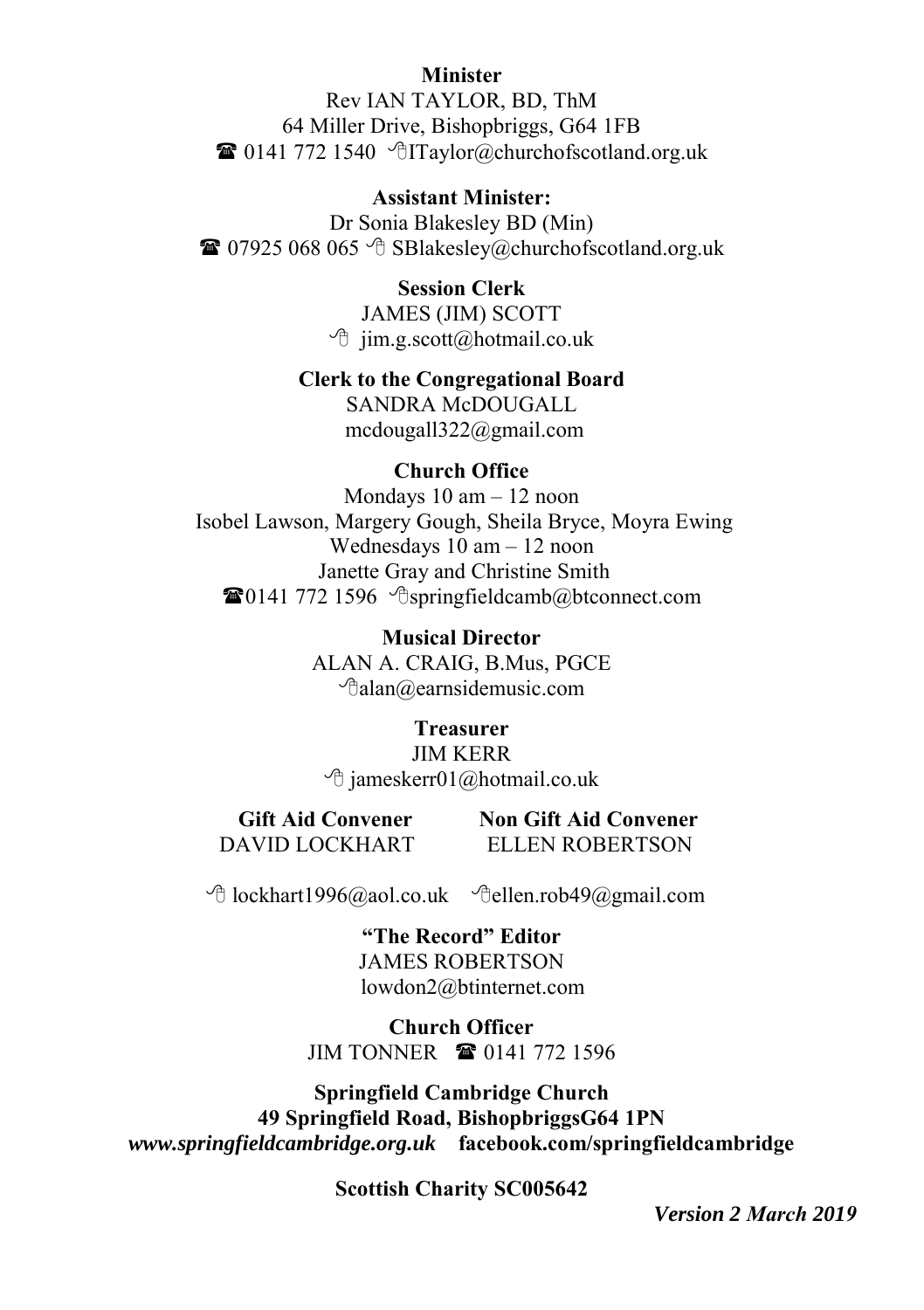#### **Letters from our Minister...SPF**

After Christmas all I seemed to notice once the January sales were over, were TV advertisements for summer holidays – often promising warmth and sunshine in foreign climes. Amid the January blues and chills, coughing and spluttering people, I could see why the advertisers were selling their wares, so to speak.

Then amid the neaps and tatties and haggis on sale around the national bard's birthday I espied a sale of sun cream in the supermarket. There on the end of the aisle in Asda was a display of every kind of sun cream you could desire. There were bottles of cream, spray on versions, and varying types depending on your skin colour. And they ranged in strength or factor depending on where you would be catching the sun's rays.

Now I regret to say that I have not booked a holiday in the sun or purchased some discounted sun cream. But on one particularly bleak January morning when I was finishing my morning prayers, my prayer book led me to Colossians 1:1, which reads, *"In his glorious might may he give you ample strength to meet with fortitude and patience whatever comes; and to give joyful thanks to the Father who has made you fit to share the heritage of God's people in the realm of light."* (NRSV)

I am sure I have read this passage before but somehow in the darkness of a January morning if fell on me like a bright ray of sun. I carried it around with me in my head for the rest of the day, and to help me remember I created my own little acronym, **SPF. Strength, patience, fortitude**. Not quite the usual meaning of the acronym SPF – sun protection factor. But in its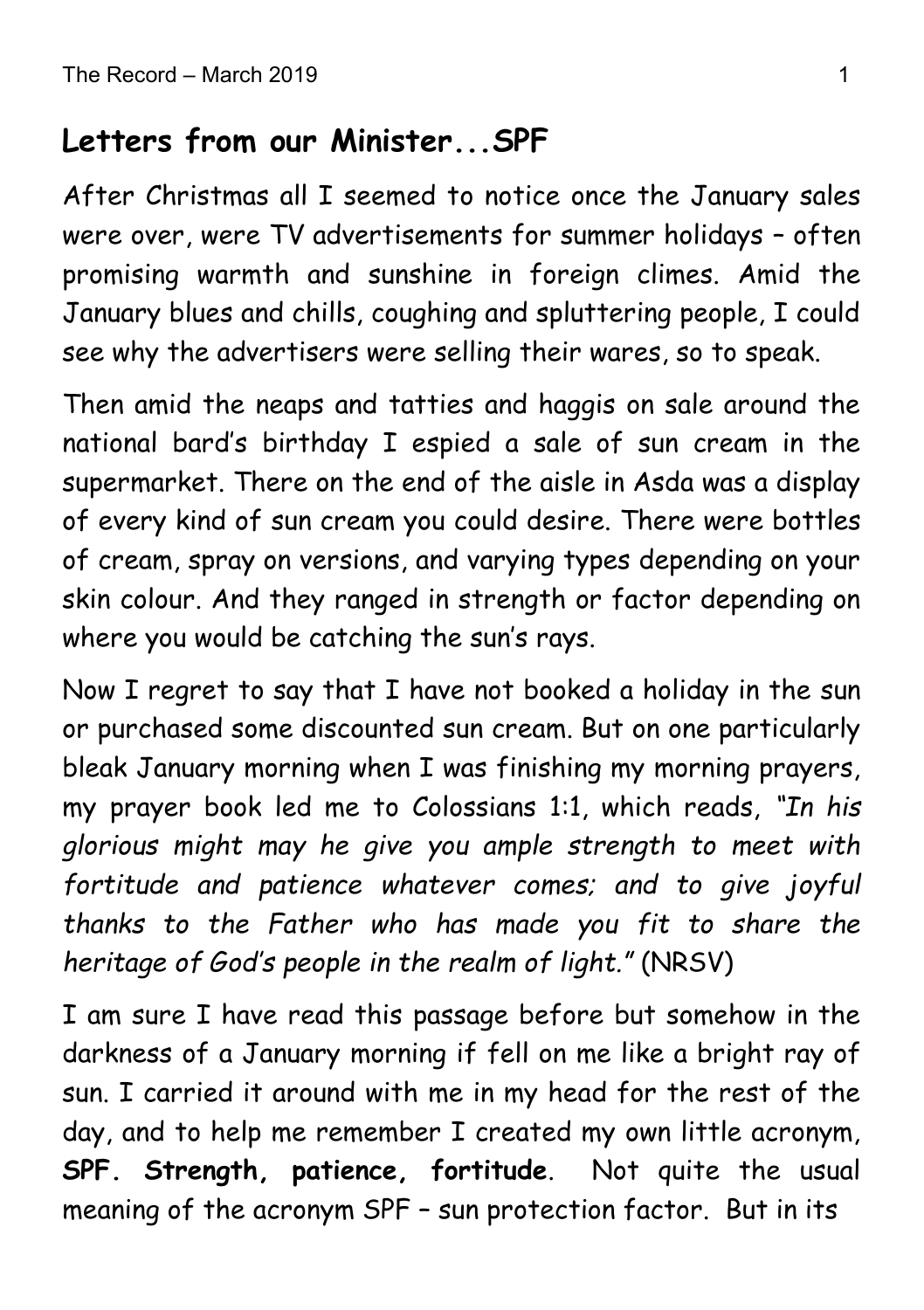own way a handy reminder of the fact that whatever weather we face in life, the sunshine, the rain, the sorrows, the joys, the Son promises us his strength to meet with patience and fortitude whatever is waiting around the corner for us.

So, **SPF** has a new meaning for me and it makes me smile and find inner God-given strength every time I recall it. **Strength, patience, fortitude**. But I haven't given up on a bargain in the sun or a discounted can of sun cream factor 50. Rev Ian Taylor

### *LOOKING BACK*

#### **BAPTISMS**

*Jesus said, "Suffer the little children to come unto me."* SUNDAY 16th. December, 2018 Charlotte Christina Mary MUNRO SUNDAY 20th. January, 2019 Hope LAVELLE The Record – March 2019 3



Mary Charlotte Christina Munro





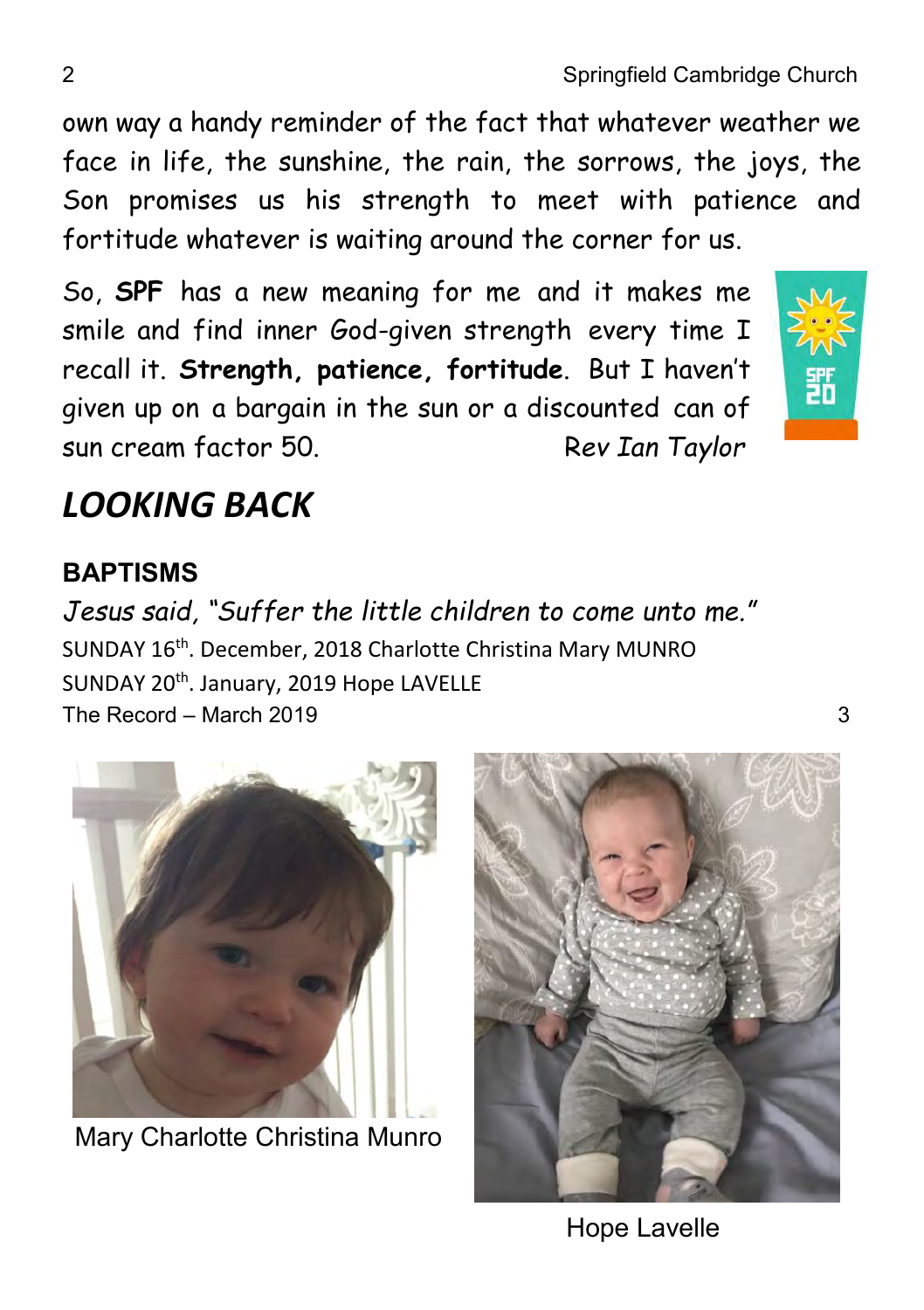#### **FUNERALS**

*God of grace and peace, in your Son Jesus Christ, you have given us new birth into a living hope. Strengthen us now to live in the power of the resurrection and keep us united with our loved one from whom in death we are not divided. For you live and reign for ever and ever. Amen.*

| Mr. Alan Yuill,               |
|-------------------------------|
| <b>Cumbrae House</b>          |
| Mrs. Mary D. Brown,           |
| The Rowans                    |
| Mrs. Ruby Cox,                |
| <b>Mavisbank Nursing Home</b> |
| Mrs. Margaret Calder,         |
| <b>Wester Cleddens Court</b>  |
| Mrs. Helen (Ella) McCluskey,  |
| Duncryne Place                |
| Mrs. Rose Neely,              |
| Keir Hardie Court             |
| Mr. Andrew Diamond,           |
| Killearn Street               |
|                               |

#### *LOOKING FORWARD*

#### **Vestry Hour**

Should anyone wish to see a Minister, Ian or Sonia will be available on the **17th , 24th April, 1 st, 8th, 15th, 29th May, 5 th, 12th June, 2019 from** 10-11 am. Should you wish to see one of our Ministers at another time, please contact Ian on **■0141 772 1540 or**  ① ITaylor@churchofscotland.org.uk and another arrangement can be made.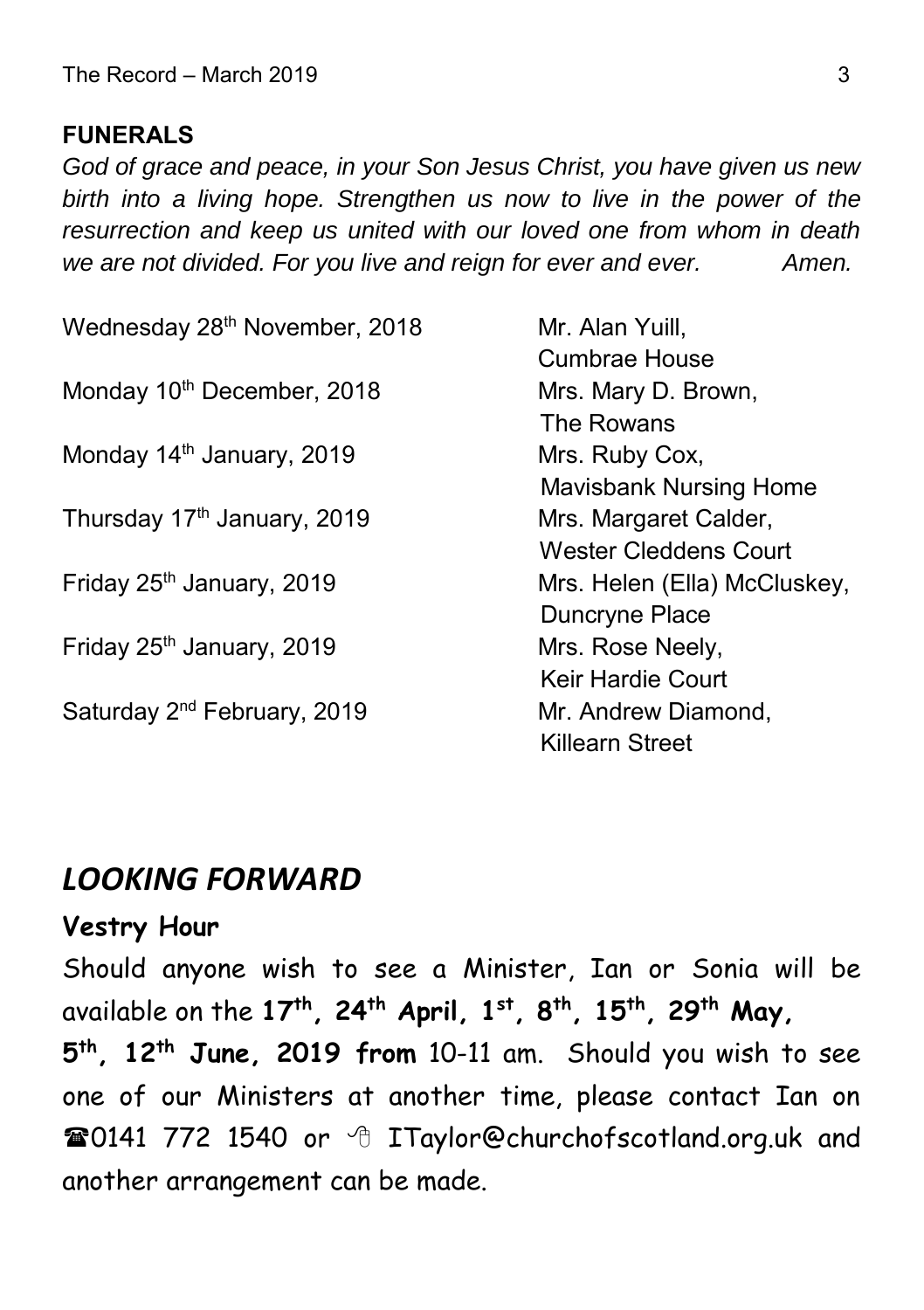#### **Mid Week Services – Cambridge Chapel 11.10 am.**

The Wednesday morning Service will be held in the Cambridge Chapel. The Cambridge Chapel will also be open Monday – Friday from 10 am - 12 noon for anyone who wishes to find a quiet place to read the Bible, pray or reflect during the course of the week.



There will be a Service at Callieburn Court on **Sundays 14th April, 12th May and 9 th June, 2019 at 2.30 pm.**  This monthly Service at Callieburn Court is open to any member of the

congregation who would like to join the residents for a short Service lasting about 20 minutes or so.



**Palm Sunday 14th April, 2019 – Easter Sunday 21st April**

At the time of writing, the arrangements were not finalised for this year, so please check the weekly Orders of Service on a Sunday, our website (www.springfieldcambridge.org.uk), or the local press for details.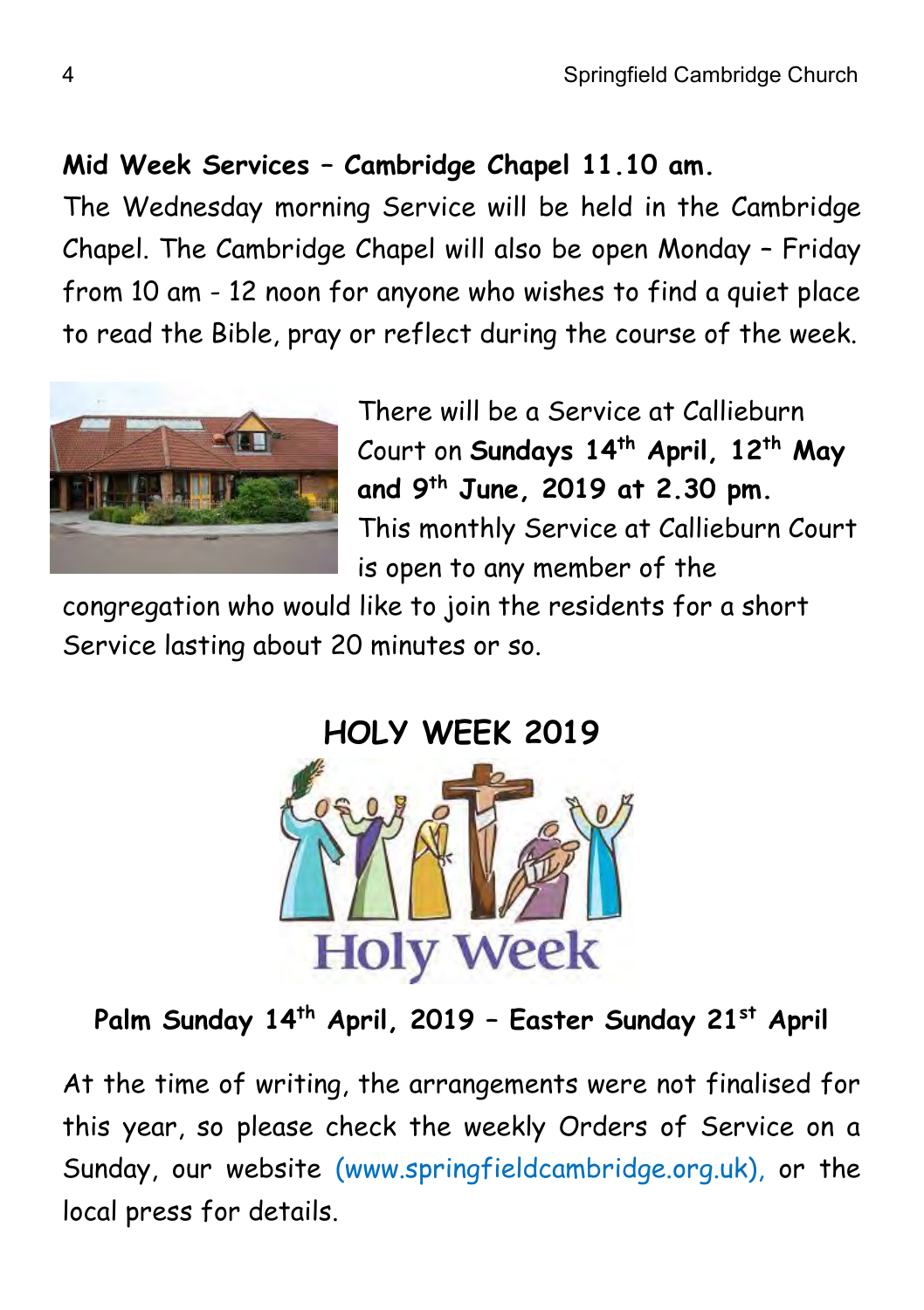#### **Mission Mapping Exercise**

On Tuesday 5<sup>th</sup> March, here at Springfield Cambridge Church, between 7pm and 9pm there will be an event organised by the Presbytery of Glasgow - Mission Outreach Support Team. This event will map churches in the area to identify gaps where potential churches may be planted – not necessarily in a formal or tradition sense. This is an ecumenical event and all are welcome. Come along and, make your contribution!



**268th. Glasgow Company Boys' Brigade -Anchor Boys - Coffee Morning – Saturday 27th April, 2019 at 10am.**

**65th Glasgow Company Girls' Brigade - Display – Tuesday 14th May, 2019.**





#### **National Youth Choir of Scotland – YOUTH CHOIR of East Dunbartonshire Boys' Choir**

Since their first performance with their 2017 Christmas concert in our Church, this choir have asked if they could return to perform their summer concert in the Church on **Monday 3 rd June, 2019.** If you have never heard the boys singing before, then save this date in your diary for this event. Additional information will follow.



#### **Lodging House Mission**

Christine Mackintosh would like to thank all the members of the Congregation who purchased Christmas Cards and donated monies during 2018. The total raised from the sale of Cards was £906, cash donated during the year amounted ton £260 and a total of £435 from the retiring collection on Sunday  $9<sup>th</sup>$  December. This is very much appreciated and I also thank those who assisted me during the year.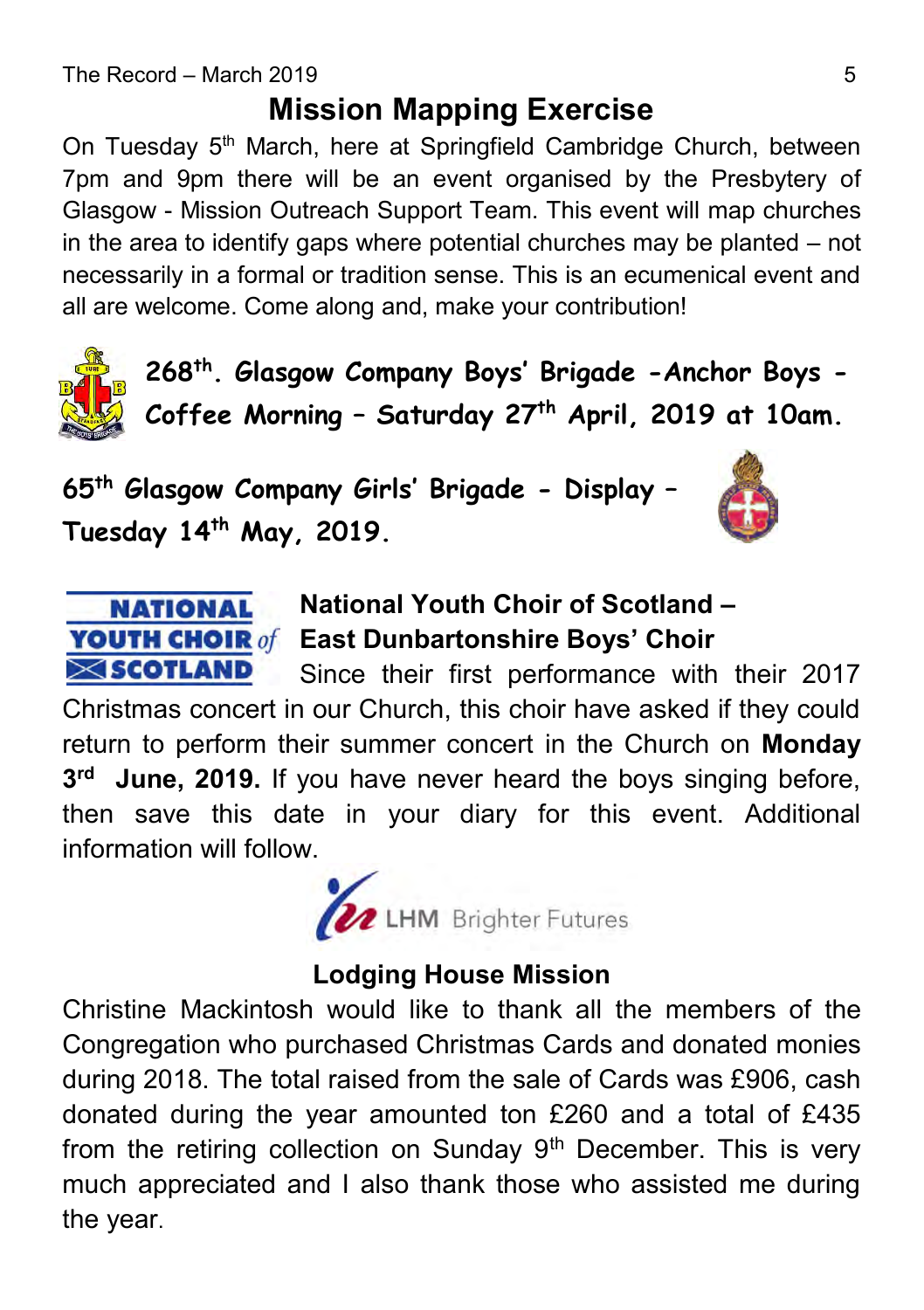#### *The Trojans*

Recently I was invited to attend a performance at The Bridge, a small theatre in Easterhouse. The play was called *The Trojans,* and was a modern adaptation of the ancient Greek play called *Trojan Women* written by Euripides around 413 BC. The original play follows the fates of the women of Troy after their city has been sacked, (remember the Trojan Horse?), their husbands killed, and as their remaining families are about to be taken away as slaves.

This modern adaptation was performed and written by Syrian refugees living in Glasgow. It is performed in Arabic (with English surtitles) and English. This extraordinary performance was the culmination of nine months of drama workshops at Platform. The male and female cast were of a wide range of ages, from 18 to 60+ and numbered about 16. The cast bring their personal experiences of war, of exile and of loss into the performance.

They shared some of the story of their lives in Homs and Damascus in Syria. The difficulties of lives lived under constant shelling, of food shortages, of persecution. They told how normal working family lives became impossible. They told of families torn apart, by assassinations, by geography, by the sheer panic and of different escape routes. They shared the bitter-sweet emotions about coming to Scotland – Would they understand us? Would they be understood? Would they be welcomed? Where would they live? And joy that they and their children would be safe, and the children could be educated, and have a hope for the future.

They told a story of welcome, and of support; of friendships offered and shared; of a desire to assimilate into a new culture; of tasting irn bru and fish and chips!

They told of love for Syria, a beautiful country, now ravaged by years of war, and of hope that in the future things will be better there.

It left me moved, touched deeply in a way few performances do. Feeling I had connected deeply with their stories, sharing their grief for what they have lost, encouraged by the welcome offered in Glasgow, and feeling the need to share the story, to share the love, and to share the often unprinted news that refugees are real people, who would not have chosen to come here but for the devastation to their lives back home.

"I was a stranger and you welcomed me," (Matthew 25:35)

And the king will answer them, "Truly I tell you, just as you did it to one of the least of these who are members of my family, you did it to me." (Matthew 25:40)

*Sonia Rev Dr Sonia Blakesley*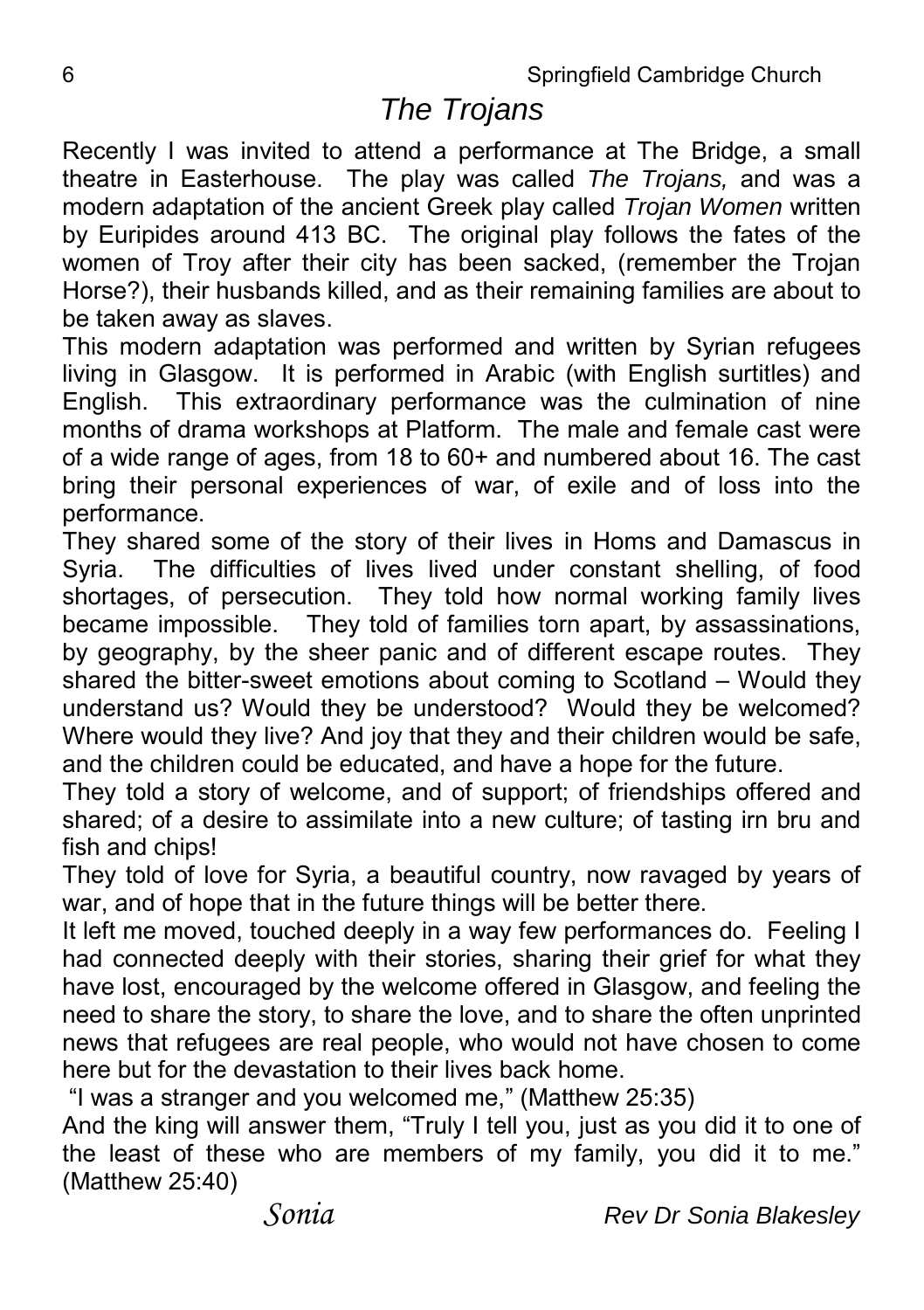#### **Treasurer's Report**

Enclosed with this magazine is a statement of summary accounts is shown for 2018 which showing a surplus on the General Fund of £6,138 for the year. A full statement of accounts will be submitted to the Stated Annual Meeting on 26th March and I would urge as many members to attend this short but important meeting. The main financial aspects are as follows: -

- Surplus on the General Fund of £6,138 for 2018. This figure includes HMRC General Fund Tax Claims totalling £5,255 that should have been received in 2017, but excludes Claims for 2018 totalling £8,705.
- Fabric Appeal donations of £11,978 received in 2018 of which £9.196 was Gift-Aided resulting in tax recovered from HMRC of £2,299.
- We took full advantage of the Gift Aid Small Donations Scheme (GADS) and claimed the maximum allowable of £2,000 in respect of Open Plate/FWO General Fund Offerings.
- Number of Gift Aid Donors as at  $31<sup>st</sup>$  December 2018 is 223 (219 as at 31<sup>st</sup> December 2017) with an additional 8 members who also give tax efficiently at certain periods during the year depending on their circumstances.
- Gift Aid General Fund Offerings (excluding tax recoveries) increased year on year by just over 4%.
- Ordinary General Expenditure 2% less than in 2017.
- Outstanding HMRC tax claims as at 31st December 2018 total £8,705 in respect of Quarter 3 and 4 General Fund Claims for 2018 along with Fabric claims for circa £2,000.
- Fees for Rental of the Premises totalling £24,537 in 2018 with continued high demand for the use of our excellent suite of halls and rooms with minimal overheads to the church.

By the time you receive this Magazine we will already have made our first Ministries and Mission payment of £8,131.20. The total amount payable for 2019 is £81,312 and this amount is based on our assessable income in 2015,2016 and 2017. The comparative amount for 2018 was £75,940.

As I am sure you are aware we are members of The Church of Energy Agreement along with another 900 congregations. The present contract for Electricity expires on 31/3/2019 and we have been informed by The Church of Scotland General Trustees (who negotiate on behalf of the congregations) with many different suppliers to obtain the best possible deal, that the supplier will remain as Scottish Hydro under a new 1 year contract. Unfortunately, the cost per unit of Electricity will be approximately 35% higher than the present deal due to the increase in energy costs over the last 3 years and also that the last deal was finalised when Energy costs were at a very low level. I am however pleased to say that the new tariff is a wholly "green" one. *Jim Kerr,* Treasurer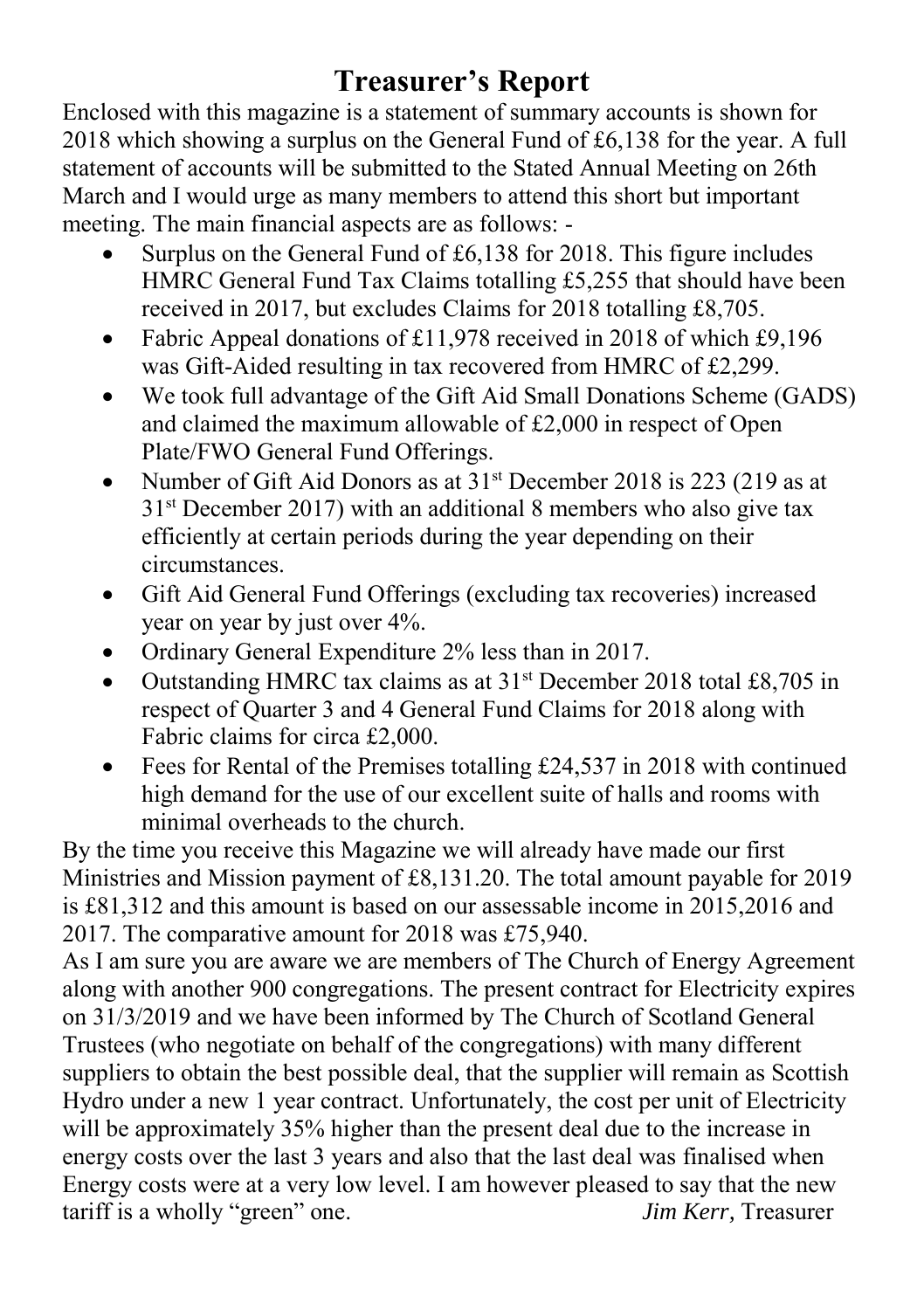The Christmas Hamper, won by Pamela Brown, one of our Childminder's Group, raised the marvellous amount of £234, and the draw for the Knitted Doll, won by Kirsty Callendar and named 'Willie', raised £101.25.



In total, during 2018, the Fund Raising Group has raised £2691 for Church Funds thanks to the support from our Congregation.

#### **Taylor Fashions**

Our next event, presented by Taylor Fashions, will be on Friday 5 April in the Springfield Hall at 7.30 pm. The tickets for this popular event will be £5 per person and will include refreshments which will be available in the Cameron Hall. A free ticket draw will take place with prizes kindly donated by Taylor Fashions.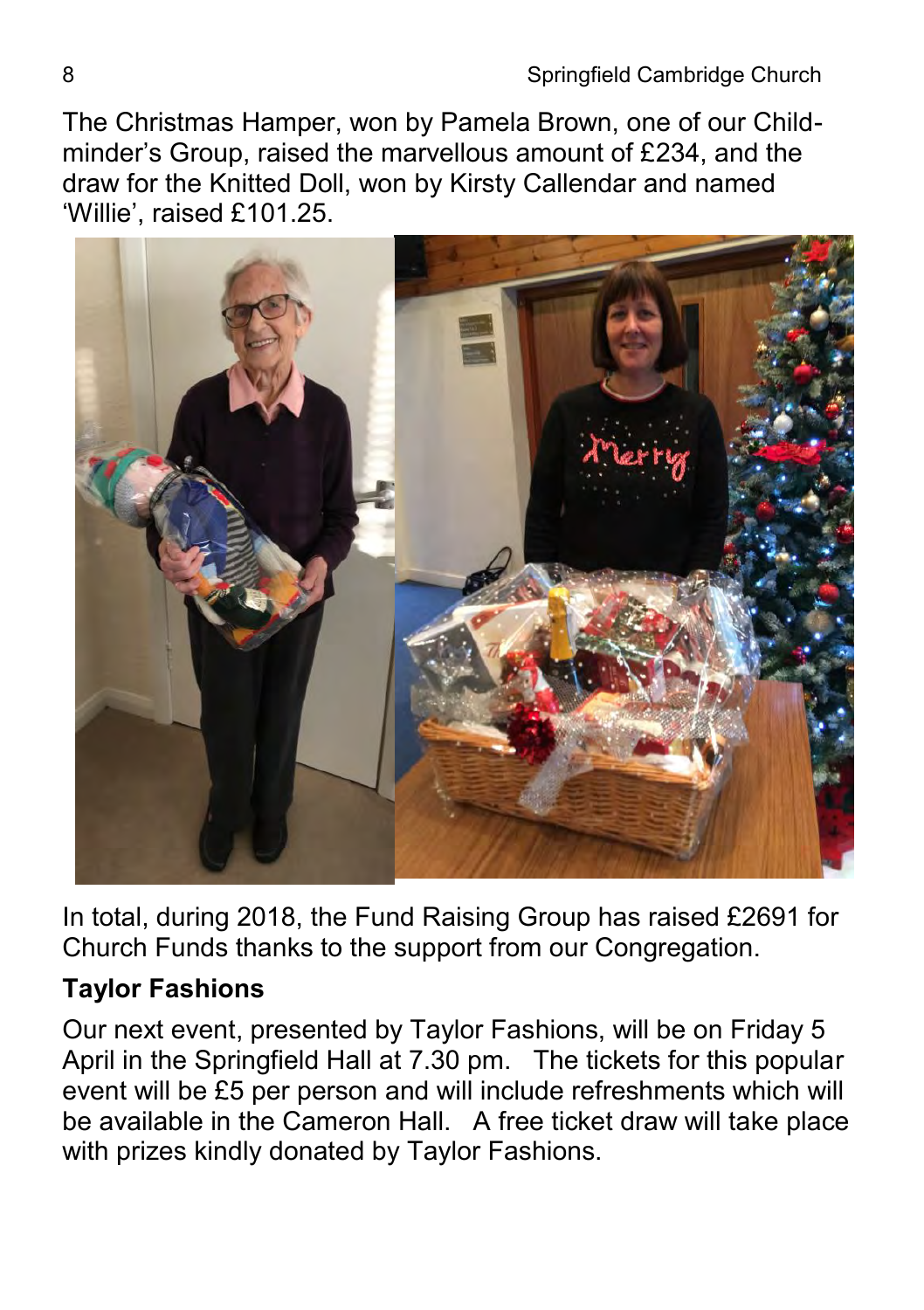There will also be an opportunity to choose a 'Lucky Bag' for a donation of £1 if so wished Those who attended a similar Guild Those who attended a similar Guild event in October will know what a fun night this is with lots of good bargains.

The tickets for the Fashion Show will be on sale in the Hall of Fellowship, before and after the Service, on 4 Sundays from 10 March.

#### **Quiz Sheet**

Also, on these four Sundays, we will be selling a Quiz Sheet – "All Things Living" – compiled for us by Drew Fleming for the usual suggested donation of £1 per copy.

*Ellen Alexander,* On behalf of the Fund Raising Group



### **268 Boys' Brigade** *Ex-Members Dinner*



This year's Dinner takes place on 29 March in Cadder Freestone Social Club. It is hoped that there will be a good turnout of ex members. If anyone in your families had a connection to the 268 over the years, please make them aware of the event and full details can be obtained from either George McMillan the Company Captain or Donald Armour. This is a great opportunity to renew old friendships and share memories of the BB whether in the football team, band or annual visits to camp.

#### **The Guild**

First I must make an apology to one of our Elders, David Lockhart, who, along with George McMillan, visited us on two occasions recently. However on the visit before Christmas it would appear that a strange man accompanied George, someone named **McLintock**! This, of course, was not the case, and David **Lockhart was** on the job! We **do** appreciate the support of our Elders and the time they give us.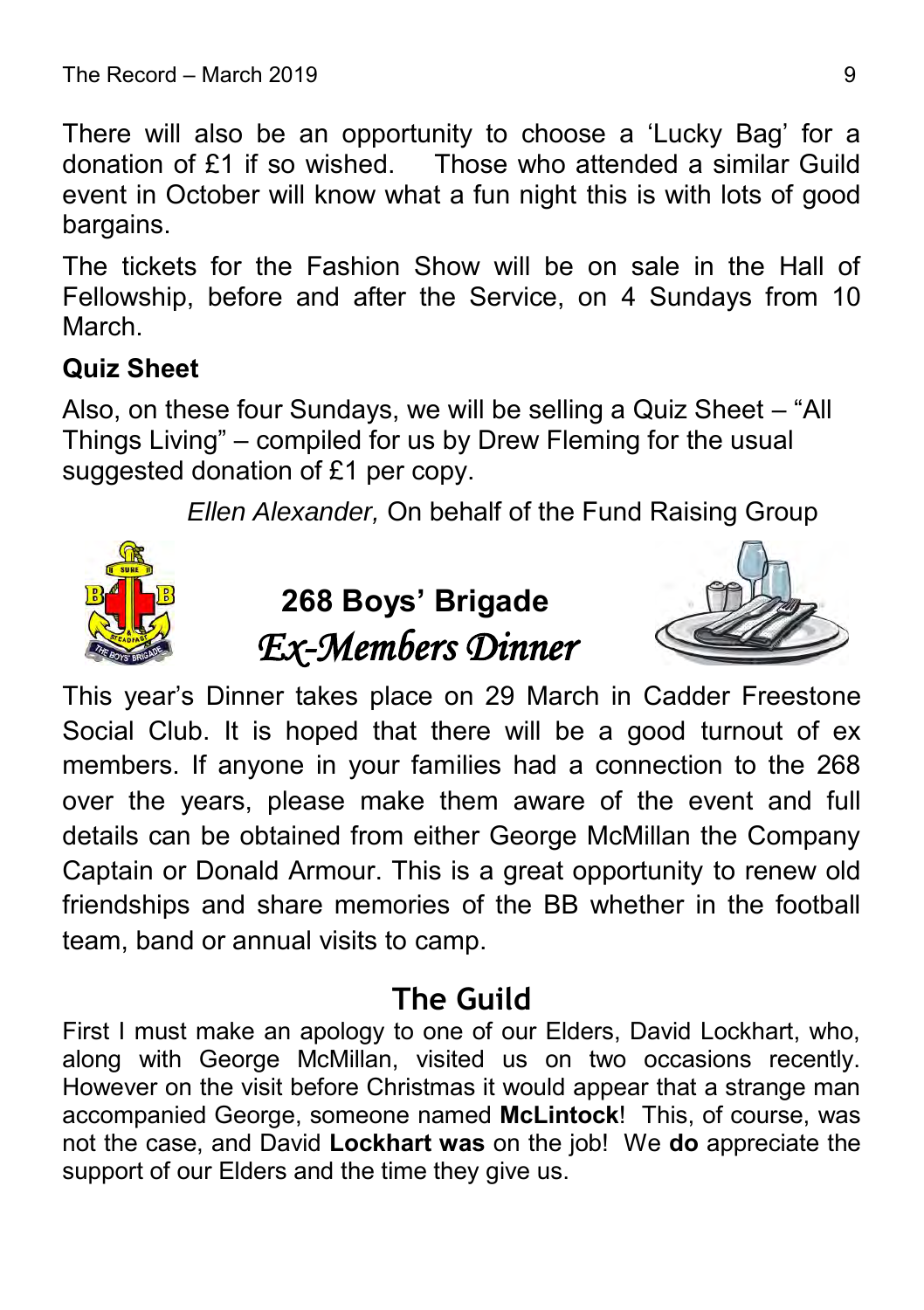Our Christmas Celebration was delightful, a delicious meal and entertainment, and here is a collage of smiling faces to prove that it was enjoyed by all.

We laughed, reminisced and joined in, with some of the old songs and hymns provided by The Ian Walker Band. Ian was joined by his wife, Moe, and by Jimmy Scott in this very varied programme. Elvis even dropped by for a number!



**I** tried to take the ladies to the sunshine of the Caribbean on our first Meeting of the year by telling them about my visit to Jamaica, when I stayed with a friend who is a Minister in the United Church of Jamaica and the Cayman Islands.

Also in January we enjoyed a lively evening provided by the Glasgow Caledonian Fiddle Orchestra. Their conductor Robert Rocke took the fiddlers through a variety of traditional foot-tapping Scottish Music, and some Burns songs.

We learned a great deal about Action on Hearing Loss from our speaker, Malaika Rose, who visited us on February, 4<sup>th</sup>. Deaf herself, she was able to give us many tips for both speakers and listeners, and her presentation was most interesting.

The Meeting on February 18<sup>th</sup> will bring a presentation on Windsor Castle and the Garter Parade, and on March  $4<sup>th</sup>$  we will be holding the Hostess Tea when the Springfield Praise Band will entertain us. At the Meeting on 18<sup>th</sup> March one of the Guild Project Speakers will explain Seema's Project to us. So, keep supporting the Martha Table, ladies, because this provides funds for the Projects.

Before you receive the next copy of the Record we will have held our Annual General Meeting on 1<sup>st</sup> April. Please, ladies of the Guild, chat with your friends over coffee or on a walk, and come to the if you can with some idea of a Plan that we can discuss to help us go forward. We must seriously think about how we can keep our Church's Guild alive.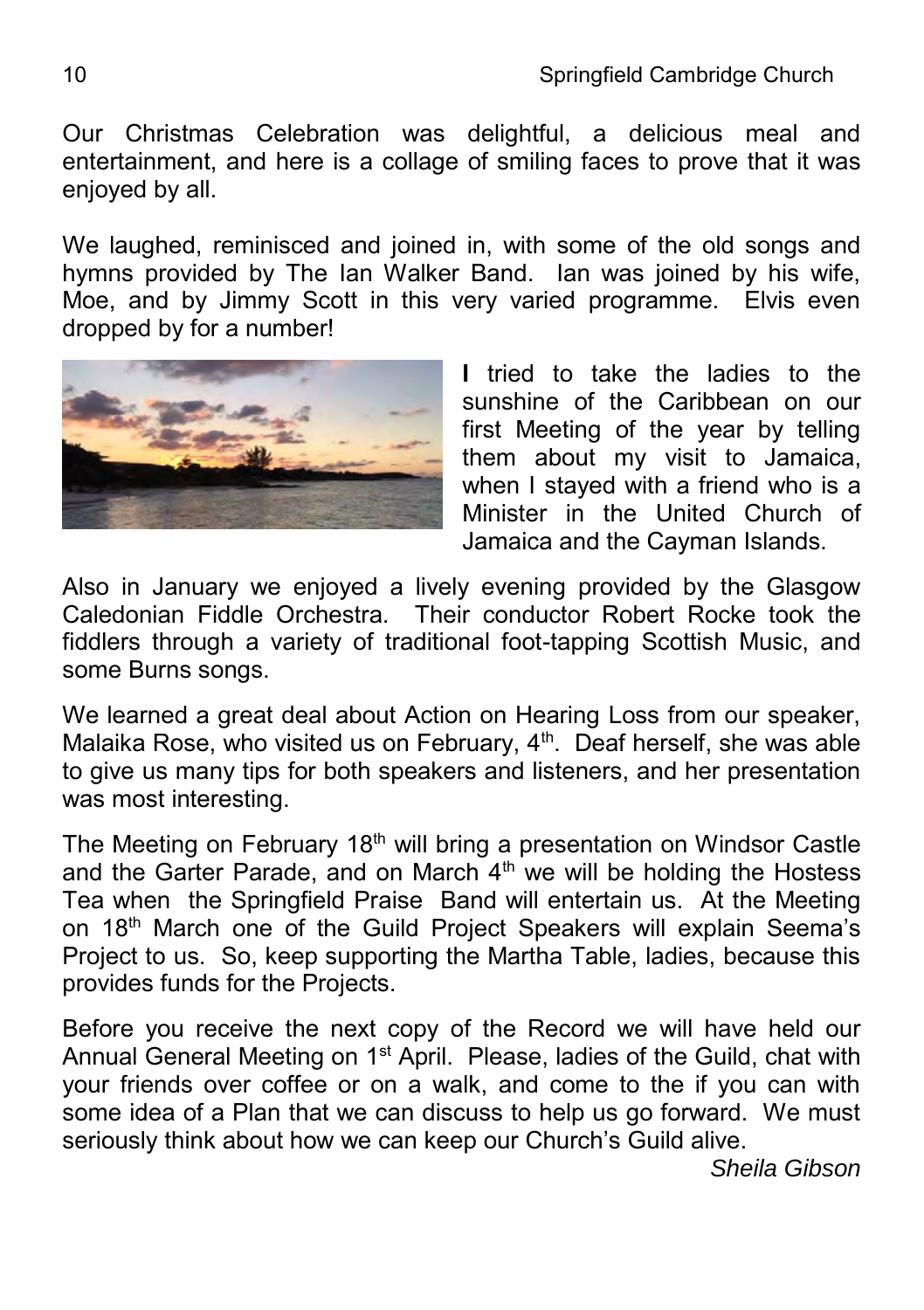#### *Flower Committee*

Jesus said "Love one another as I have loved you"

Greetings everyone. We are now well and truly into the New Year and I'd like to take this opportunity to tell you about the Flower Ministry in our Church. Each week the flowers are bought from Morrisons (4 bunches at around £10 each). They order them in for us and members of the Flower Committee then collect them and arrange them in the Church vases for the Services.

After the Service, they are then delivered to members of our Church whose names have been forwarded to us from various people. Over the years, the flowers have brought comfort, joy or hope to many people as they appreciate this visible sign of being thought of by the Church.

None of this would be possible without the generosity of donors. Many give year after year on a date which is special to them. Other members give at different times throughout the year. Thank you to all who donate to the Flower Ministry.

Thank you also to the members of the Flower Committee who faithfully give of thir time to collect, display and then deliver the flowers each week. If you know of anyone who would benefit from having the flowers delivered to them any Sunday, regardless of age or circumstance, please let us know who they are so we can support them in this way.

May the love of Christ be with you.

*Anne Harvey*

### *Flower Calendar*

# **FEBRUARY**

**Distributors** Mrs M Brown 563 3501 Mrs I Harley 772 4177

**Donors** The Guild, Miss S Bryce(3rd), Mr G Herbison (3rd), Mrs I Hamilton  $(7<sup>th</sup>)$ , Mrs L Reynolds  $(7<sup>th</sup>)$ , Miss H Collins  $(16<sup>th</sup>)$ , Mrs J Provan  $(11<sup>th</sup>)$ , Mrs J Ditty (20<sup>th</sup>), Mrs C Bickers.

# **MARCH**

**Distributors** Mrs M Johnstone 772 5734 Mrs M Kennedy 772 8792 **Donors** Mrs J Sutherland, Mrs R Addyman, Mrs M Kennedy, Mrs J Gray, Mrs A Stoneman, Mrs M Hall, Mrs E Osborne (11<sup>th</sup>)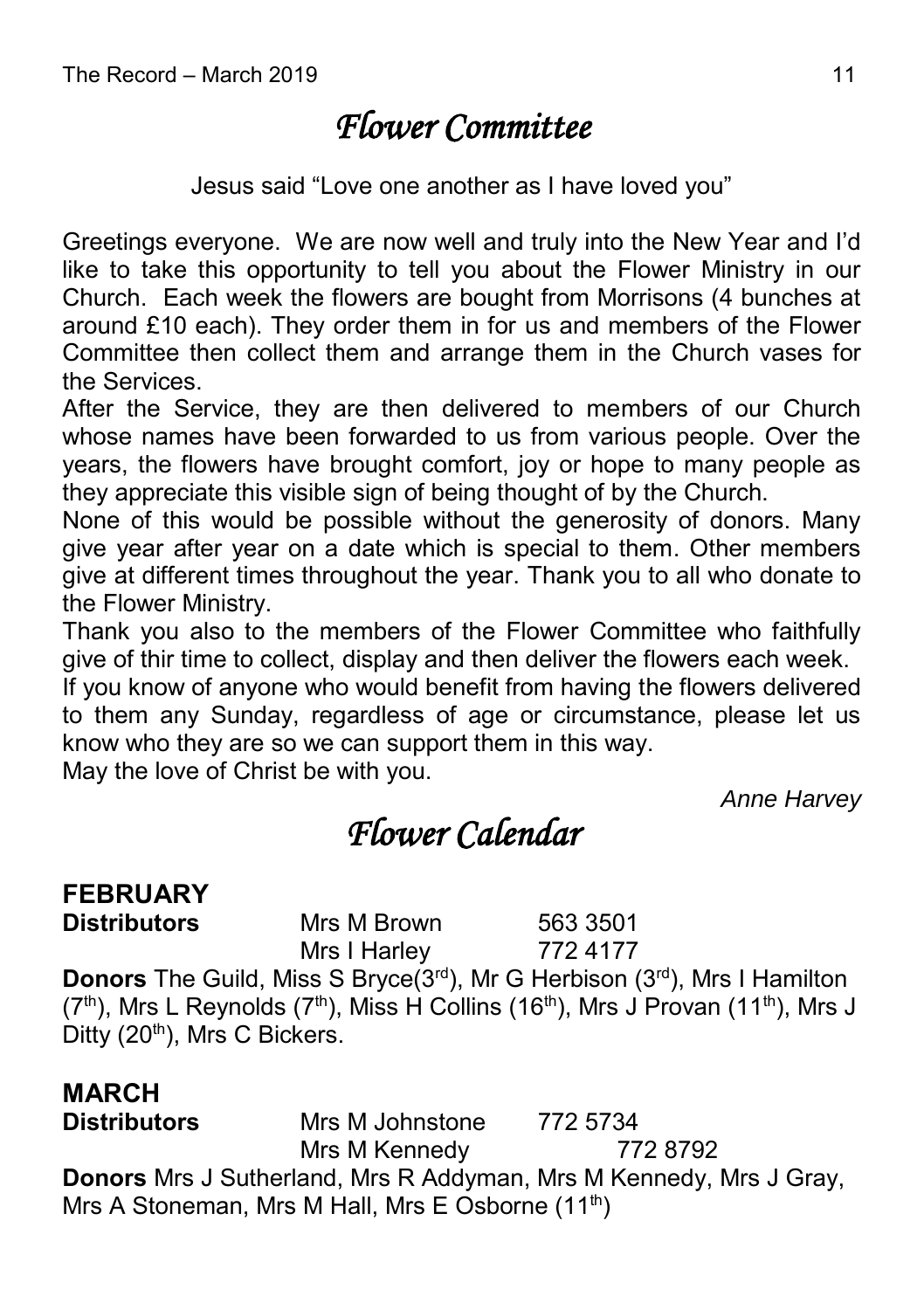#### *So Where is She Now?*

The observant amongst you will have noticed that I have been back worshipping with you at Springfield Cambridge on a Sunday morning. Why? Well my time as locum in Stirling came to an end in December because a new minister has been inducted into the charge and a new chapter begins for them. That leaves me awaiting a new challenge to see where God is sending me next. Actually, the new challenge began the day after I finished in Stirling when an email landed in my inbox from Ministries Council inviting me to serve on a short life working group at 121 looking at how Readers can be supported by both Presbytery and Ministries Council especially in terms of ongoing training. The group has to complete a report for General Assembly in May and it needs to be ready by March so watch this space.

Never being one to do nothing, there has been a feeling within the Readers in Glasgow Presbytery that we need a peer support group – and it's been talked about for years but nothing happened until I took the bull by the horns and arranged a meeting in the chapel here at Springfield Cambridge on Saturday 26<sup>th</sup> January. Eight out of twenty two Readers were in attendance with four expressing interest but unable to come due to prior commitments. Rev George Mackay, from Ministry Committee was also present leading the opening devotions and taking word back to the committee. Hopefully this group will grow in the months ahead.

Lastly a tale of hope. On  $14<sup>th</sup>$  January I headed off to Edinburgh to attend a meeting of the working group. Despite a little delay the train from Bishopbriggs arrived and the train from Croy was on time. Arriving at Haymarket comfortably for my meeting I decided to go for a coffee before getting a taxi up to George St. I went to order and went into my briefcase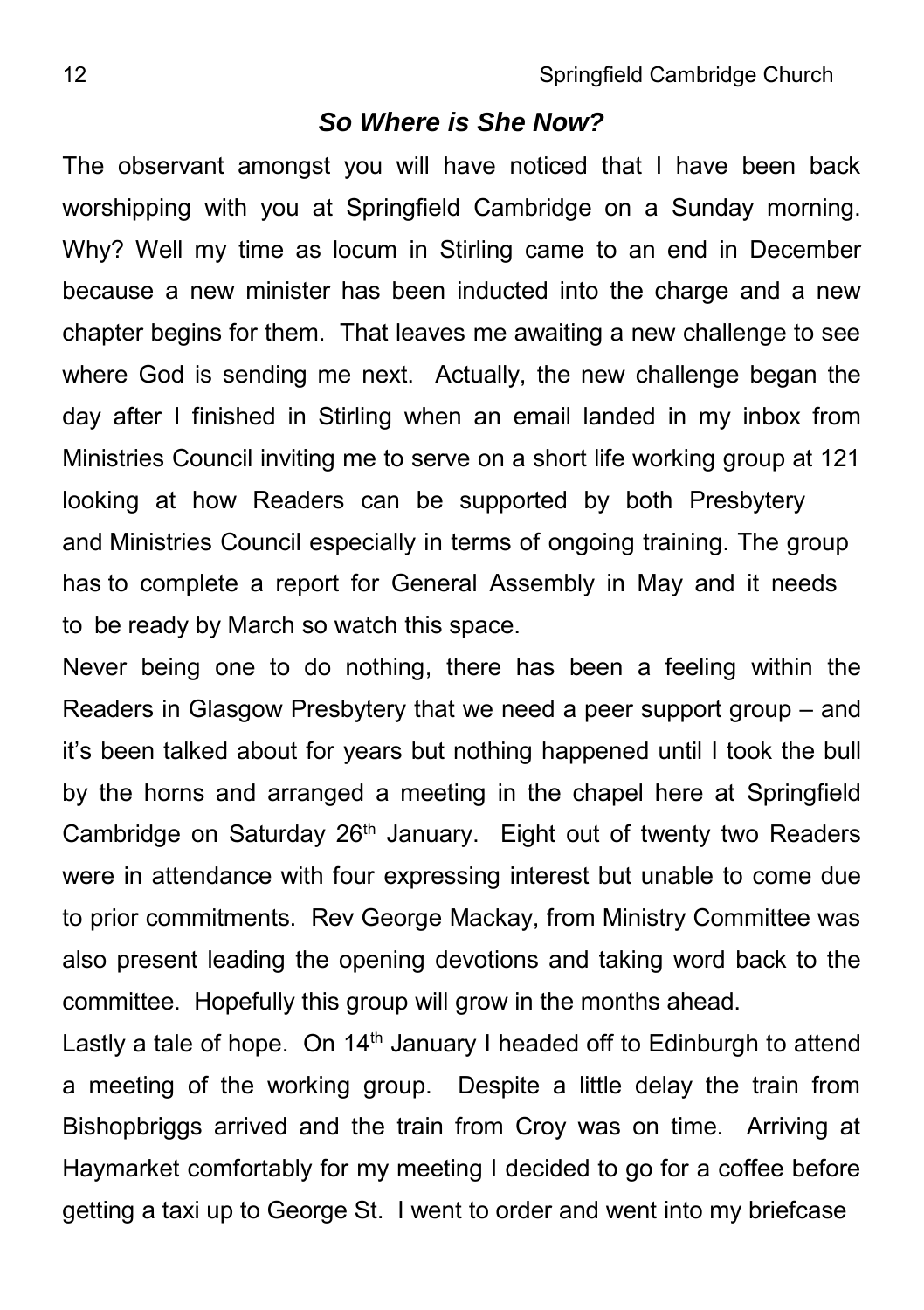#### The Record – March 2019  $\sqrt{13}$

– no purse. Panic. Briefcase emptied – no purse. I knew I had it on the train because I had taken my ticket out – and of course the return ticket was in the purse. Went to report the loss at Haymarket. No joy. Eventually got to 121 where folks advised me to cancel my cards which I failed to do. The meeting was about to start when a member of staff came in enquired if there was a Mrs Robertson present. James had phoned to say the purse had been found and was at Waverley. Kenneth Fleming, the chair of the group exclaimed "We're still in the Epiphany and there is hope!". I can't believe how people at 121 and the rest of the group drew hope from that gesture of honesty – and better was to come for the cards and money down to the last penny were intact in the purse. I presume the cleaners at Waverley found it when they cleared the train – and were honest enough to hand it in. I wrote a letter of thanks to the Scotsman and the Glasgow and Edinburgh editions of the Metro newspaper – and the Lodging House Mission benefitted with a wee donation as a thank you. I'm off to another meeting on the  $20<sup>th</sup>$  of this month and I'll be taking more care to ensure the purse is back in my briefcase!

*Lynne Robertson* Reader

# *Thanks*

Many thanks to Ian for pastoral visits and phone calls following my recent injury. His concerns and prayers were very uplifting. My elder, Charles Dorward, was also very attentive and his visit helped raise my spirits. Thanks also to the Flower Committee for the lovely arrangement of flowers. Cards and calls from others were also very much appreciated. Finally, my thanks to fellow members of the Praise Team for the thoughtful card and gift. It was a great comfort and encouragement to have so many church friends showing such concern for my wellbeing. *David Hogg*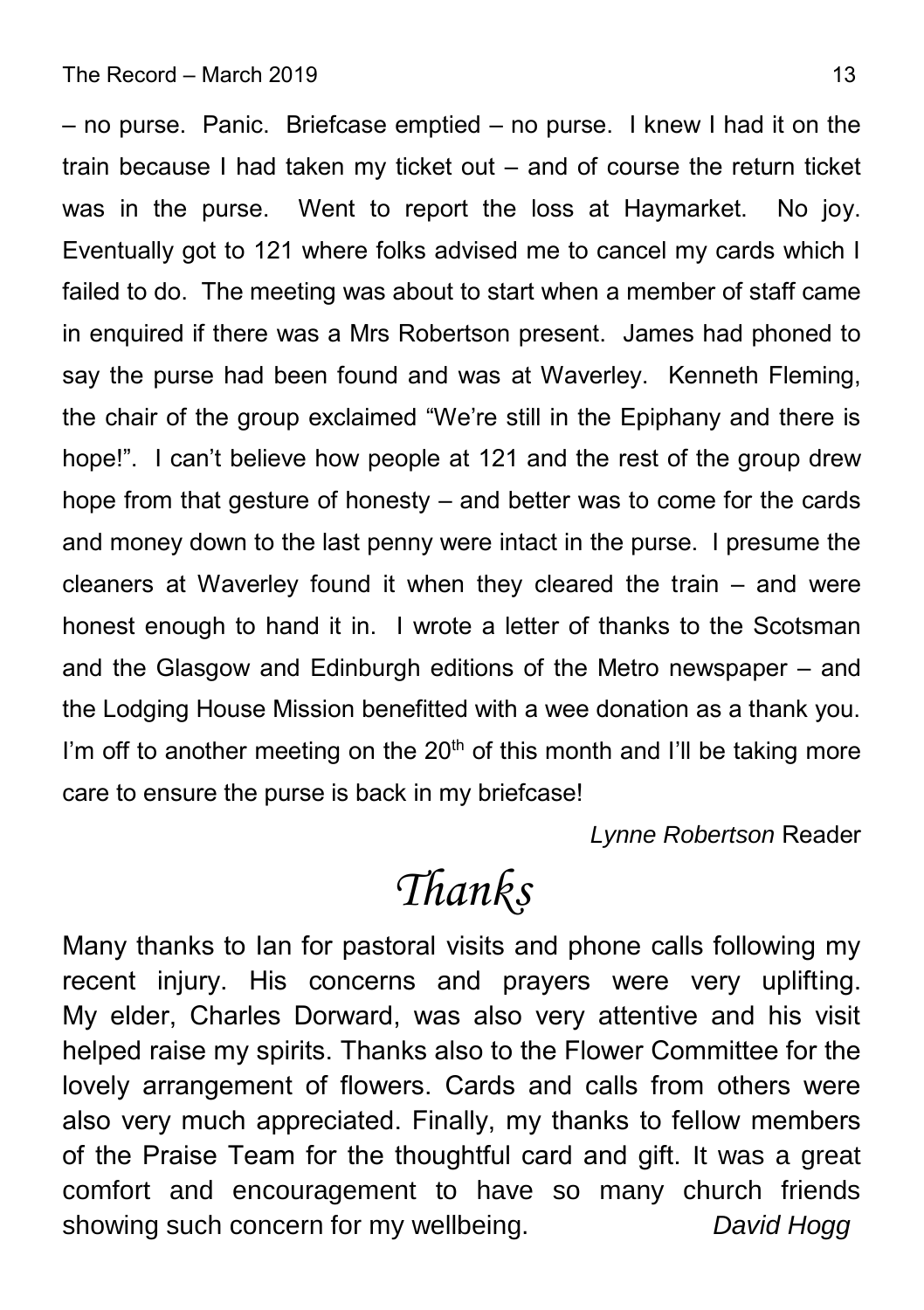#### "**Springfield Cambridge Festival Chorus & Orchestra - Bishopbriggs Churches Together**

The total raised from our Christmas Concert on Thursday 20 December 2018, after expenses, was a magnificent £30,000. Of this, an amazing amount of £12,746 was taken in the bucket collection at the end of the evening. Thanks to all our patrons for their very generous contributions.

Our cheque was presented to Jonathan Clegg of The Children's' Hospice Association Scotland (CHAS) at our Presentation Dinner at the Eagle Lodge on Wednesday 06 February.

The grand total raised from our Christmas Concerts for CHAS to date now stands at a tremendous £336,474.



Sheila Dunbar Secretary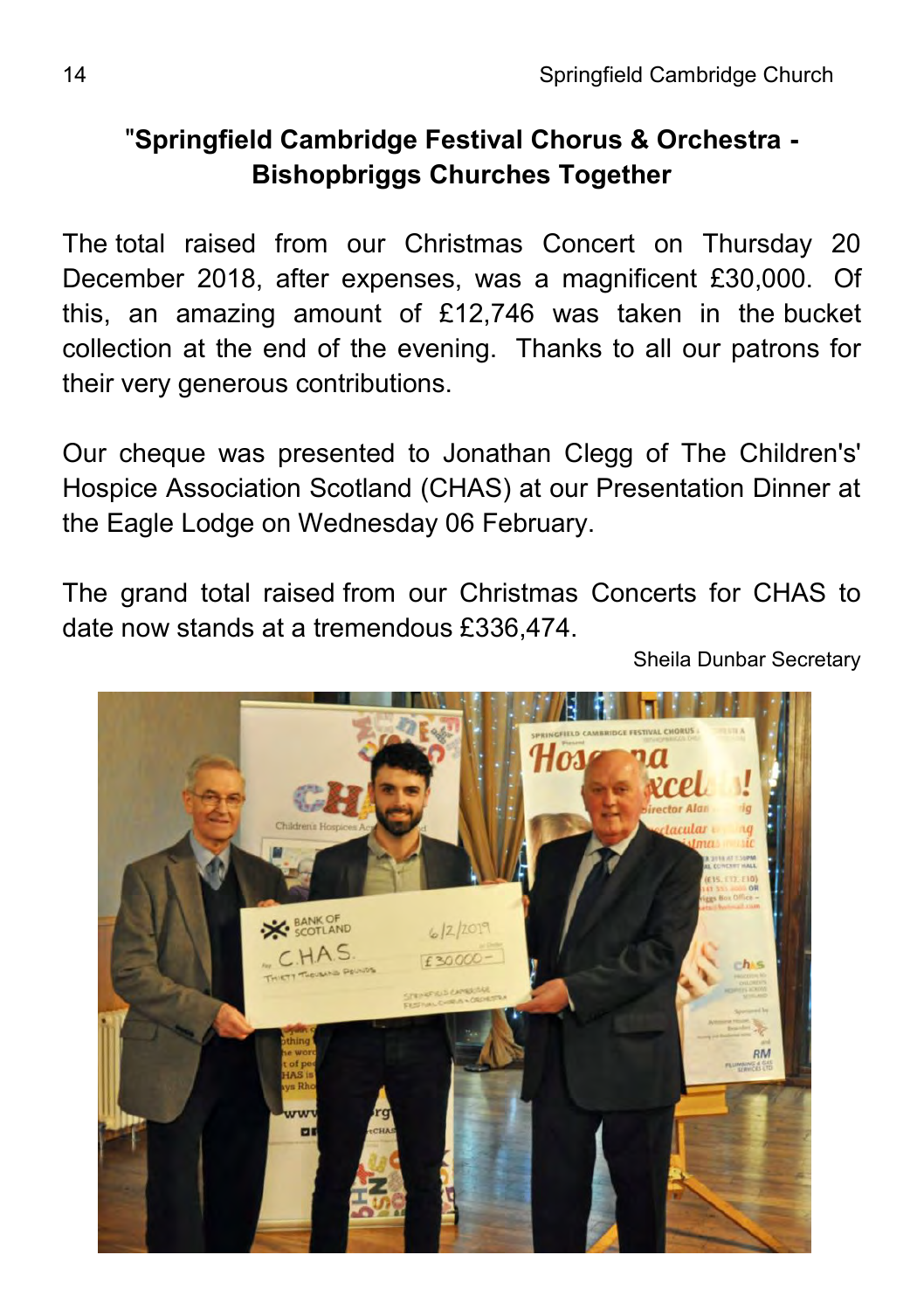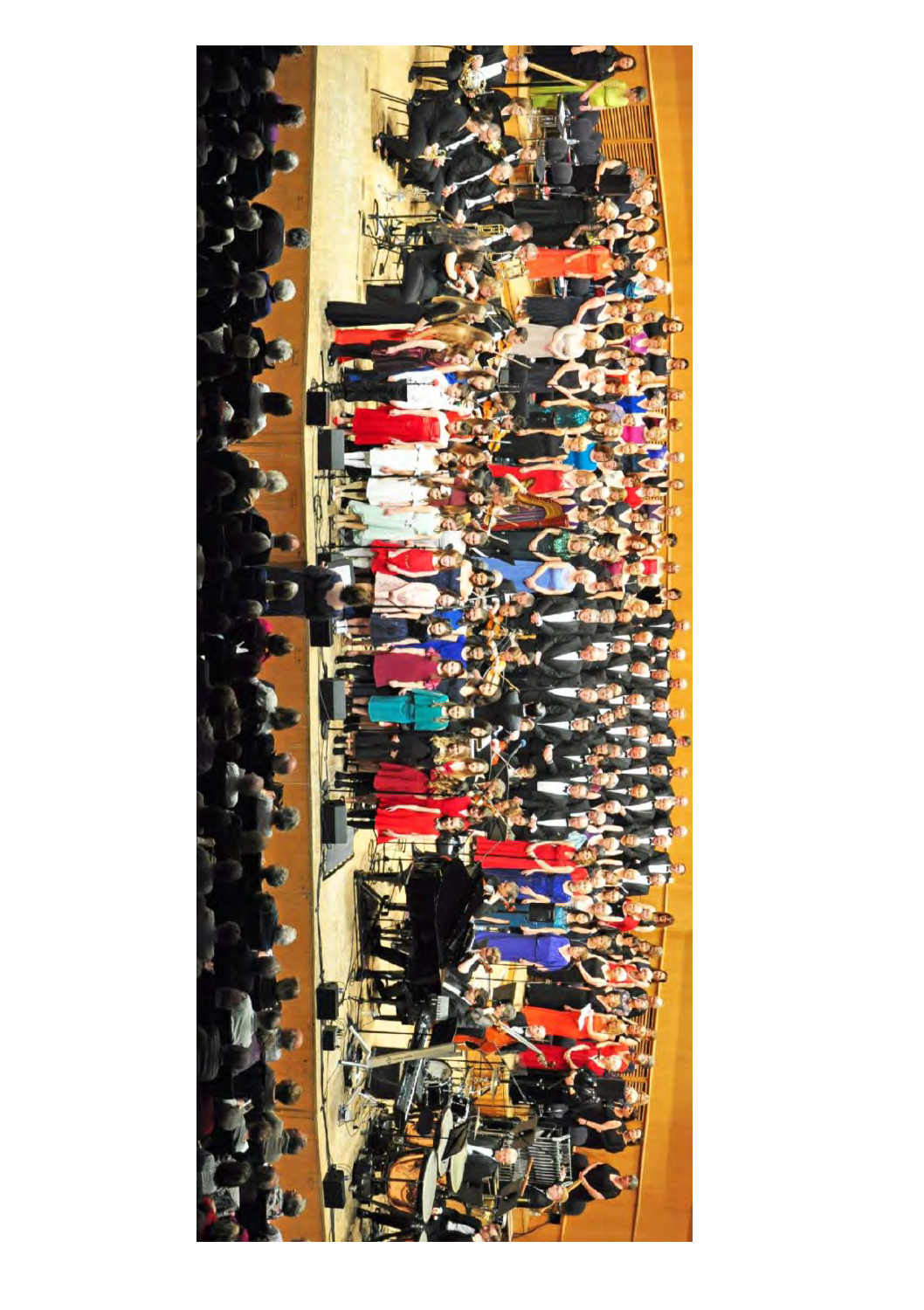# *Thanks*

I would like to say a big thank you to Rev. Ian Taylor and the Congregation for their prayers and the many flowers, cards and phone calls I received following my operation in December. Your support has been much appreciated. *Sandra McDougall*

#### **PLAYLIST FOR LIFE**

**We need your help!** Although we have put up many posters and informed lots of places that we have a Help Point here in Springfield Cambridge Church we have had very few using this and even less coming along to the cuppa times. It would be really good if you could help spread the word that this resource to help people with their memory problems and/or their carers is available to everyone in Bishopbriggs.

The information leaflets are accessible every week day morning in the Hall of Fellowship and on Sunday mornings too. The forthcoming cuppa times are between 10am and 12md on Tuesdays, 19<sup>th</sup> February, 19<sup>th</sup> March and 16th April, 2019.

Recently, at the Men's Club there was a speaker from Playlist and one of the men told us how impressed he was by the difference shown in the film in one man when they used his personal play list. Apparently he had not been talking for some months but did start to sing along and became quite chatty. We know just how big a difference a personal play list can make so we would be very grateful if you would help to publicise our Help Point and we would be very pleased to see you at a cuppa time if you would like to find out more about how to develop and use a personal play list for yourself or someone with memory problems.

*Thank you*

*Ellen Robertson, Sandra McDougall, Margaret Leeper*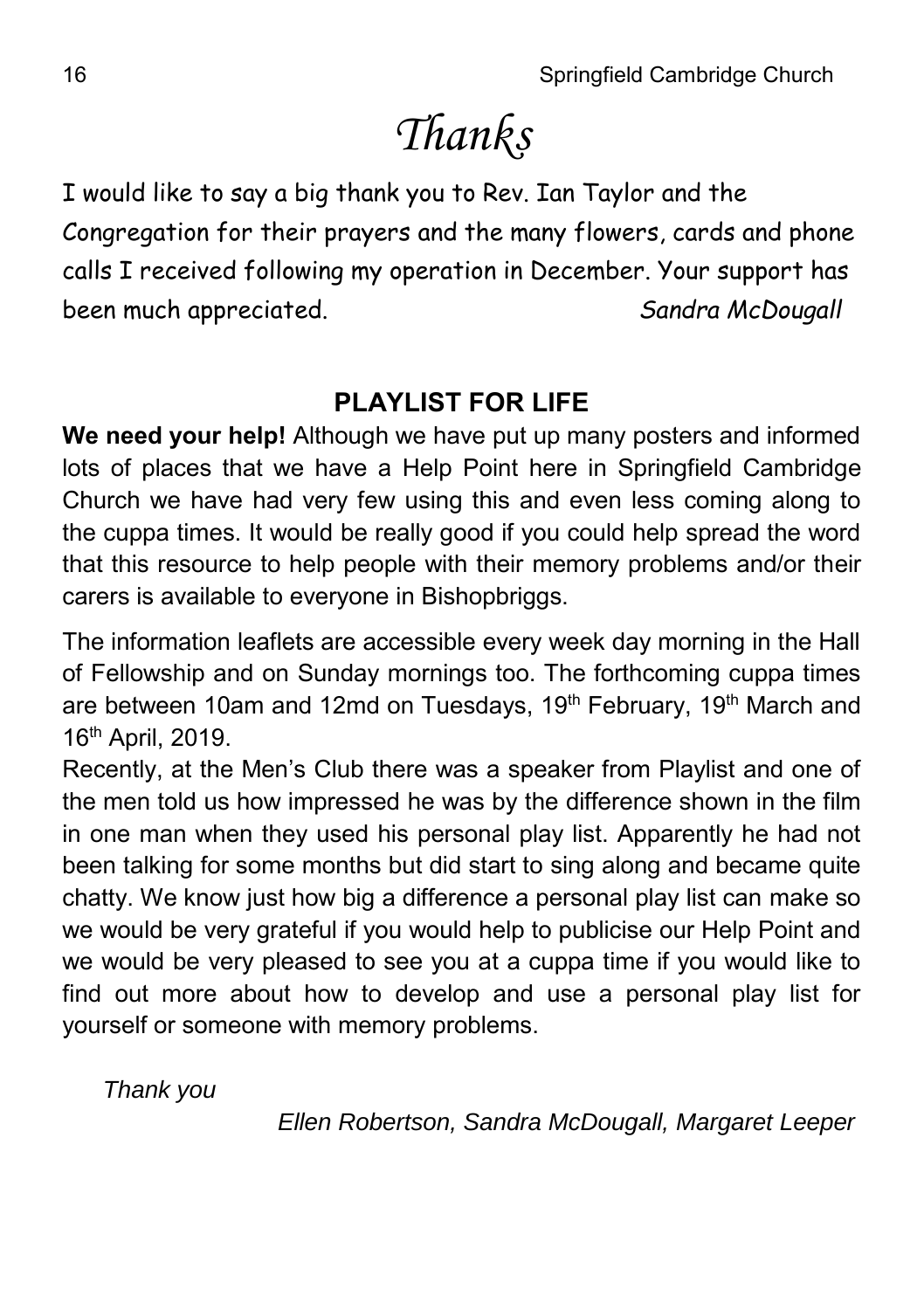

**Junior Section Fundraiser** 





# **LINE DANCING 2019**

Pat Davis and her Line Attack Dancers will be back again this year to put us through our paces. This promises to be a fun packed evening of line dancing with dances for all levels. Tickets include tea and coffee at half time and can be purchased from any junior section staff member in the Hall of Fellowship on Sunday morning, at BB on a Thursday evening or call 07725736165

# **Saturday 23rd March**

**Springfield Hall**

**From 7.30pm**

**Tickets—£5.00** 

**BYOB Adults Only**